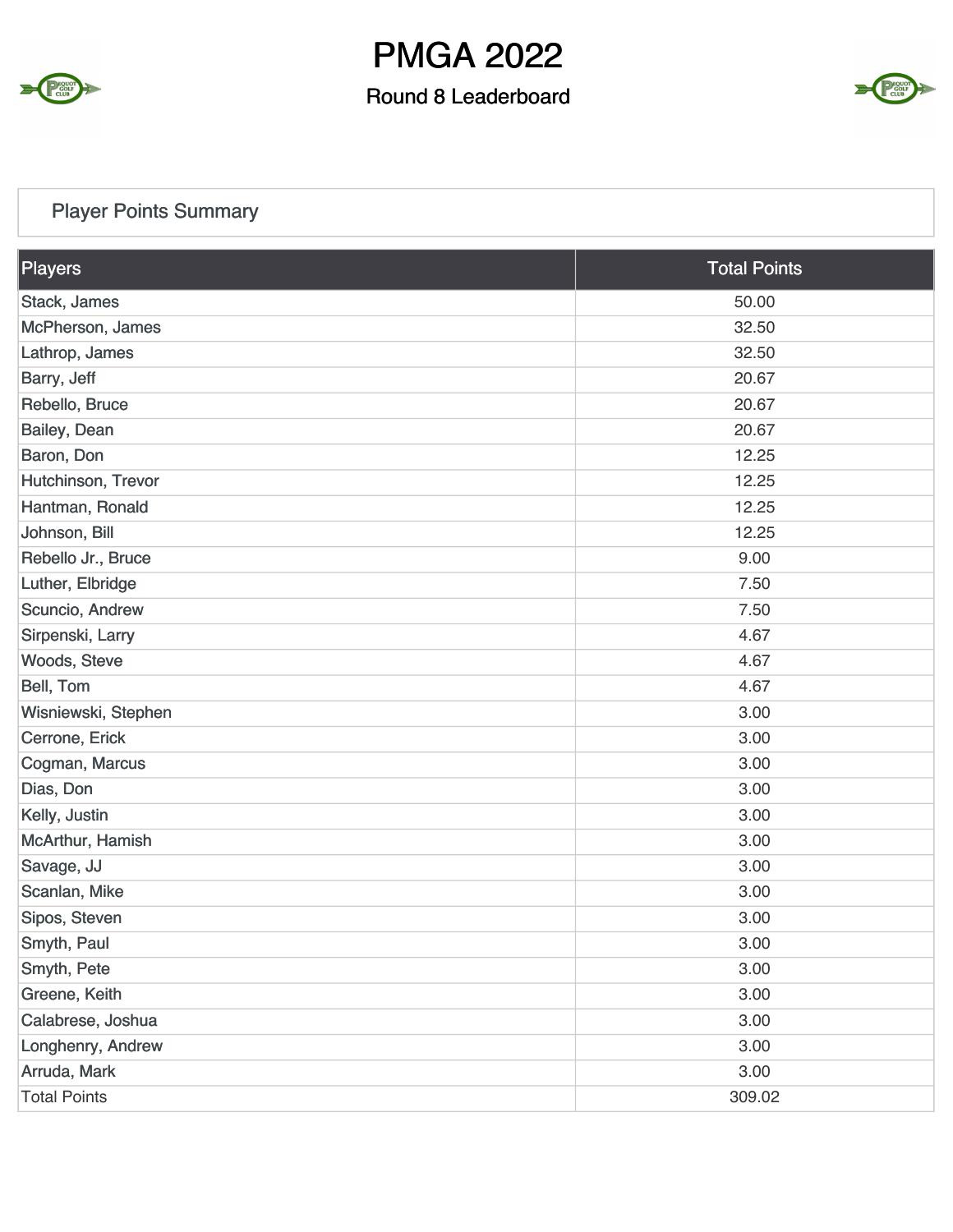

## Round 8 Leaderboard



# Player Purse Summary

Σ

CLUB<sub>CLUB</sub>

| Players            | <b>Total Purse</b> |
|--------------------|--------------------|
| Stack, James       | \$160.50           |
| Bailey, Dean       | \$83.74            |
| Lathrop, James     | \$57.00            |
| McPherson, James   | \$57.00            |
| Barry, Jeff        | \$39.56            |
| Baron, Don         | \$37.88            |
| Rebello, Bruce     | \$27.00            |
| Calabrese, Joshua  | \$25.11            |
| Arruda, Mark       | \$22.19            |
| Dias, Don          | \$22.00            |
| Hutchinson, Trevor | \$15.88            |
| Rebello Jr., Bruce | \$12.56            |
| Kelly, Justin      | \$12.56            |
| Greene, Keith      | \$12.56            |
| Hantman, Ronald    | \$6.25             |
| Johnson, Bill      | \$6.25             |
| <b>Total Purse</b> | \$598.04           |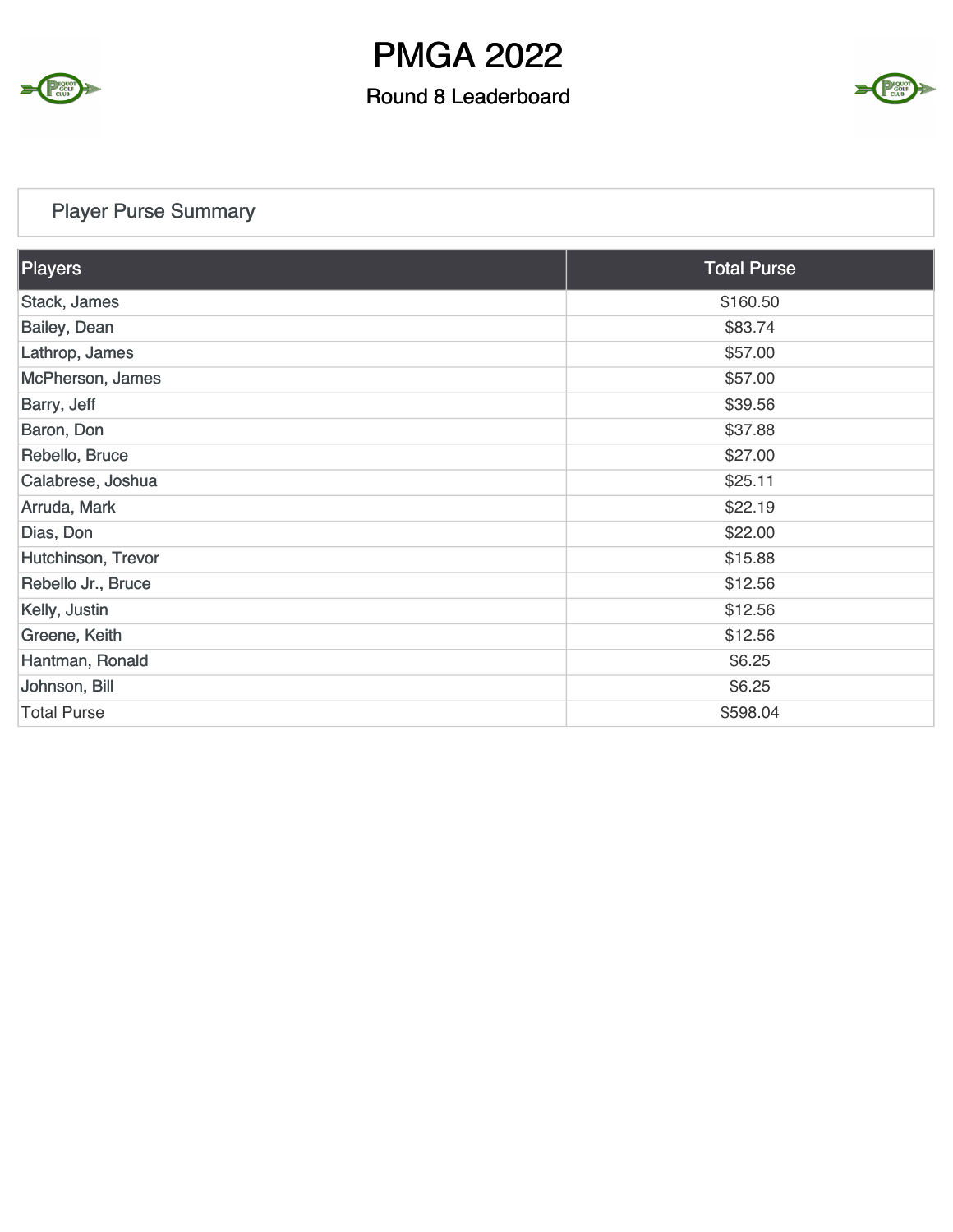

# Round 8 Leaderboard



#### Individual Net

| Pos.            | Player                                     | To Par<br><b>Net</b> | <b>Total</b><br><b>Net</b> | <b>Purse</b> | <b>Points</b> |
|-----------------|--------------------------------------------|----------------------|----------------------------|--------------|---------------|
| $\mathbf{1}$    | Stack, James<br>Pequot Golf Club           | $-1$                 | 69                         | \$100.00     | 50.00         |
| T <sub>2</sub>  | McPherson, James<br>Pequot Golf Club       | $+2$                 | 72                         | \$57.00      | 32.50         |
| T <sub>2</sub>  | Lathrop, James<br><b>Pequot Golf Club</b>  | $+2$                 | 72                         | \$57.00      | 32.50         |
| T4              | Barry, Jeff<br>Chanticlair Golf Club       | $+3$                 | 73                         | \$27.00      | 20.67         |
| T4              | Rebello, Bruce<br>Pequot Golf Club         | $+3$                 | 73                         | \$27.00      | 20.67         |
| T4              | Bailey, Dean<br>Pequot Golf Club           | $+3$                 | 73                         | \$27.00      | 20.67         |
| T7              | Johnson, Bill<br>Pequot Golf Club          | $+4$                 | 74                         | \$6.25       | 12.25         |
| T7              | Hutchinson, Trevor<br>Pequot Golf Club     | $+4$                 | 74                         | \$6.25       | 12.25         |
| T7              | Baron, Don<br>Pequot Golf Club             | $+4$                 | 74                         | \$6.25       | 12.25         |
| T7              | Hantman, Ronald<br>Pequot Golf Club        | $+4$                 | 74                         | \$6.25       | 12.25         |
| 11              | Rebello Jr., Bruce<br>Pequot Golf Club     | $+5$                 | 75                         | \$0.00       | 9.00          |
| T <sub>12</sub> | Scuncio, Andrew<br><b>Pequot Golf Club</b> | $+6$                 | 76                         | \$0.00       | 7.50          |
| T <sub>12</sub> | Luther, Elbridge<br>Pequot Golf Club       | $+6$                 | 76                         | \$0.00       | 7.50          |
| T14             | Sirpenski, Larry<br>Pequot Golf Club       | $+7$                 | 77                         | \$0.00       | 4.67          |
| T14             | Bell, Tom<br>Pequot Golf Club              | $+7$                 | 77                         | \$0.00       | 4.67          |
| T14             | Woods, Steve<br>Pequot Golf Club           | $+7$                 | 77                         | \$0.00       | 4.67          |
| <b>T17</b>      | Greene, Keith<br>Pequot Golf Club          | $+10$                | 80                         | \$0.00       | 3.00          |
| T <sub>17</sub> | Sipos, Steven<br>Pequot Golf Club          | $+10$                | 80                         | \$0.00       | 3.00          |
| T <sub>19</sub> | Scanlan, Mike                              | $+11$                | 81                         | \$0.00       | 3.00          |
| T19             | Cogman, Marcus<br>Pequot Golf Club         | $+11$                | 81                         | \$0.00       | 3.00          |
| T <sub>19</sub> | Cerrone, Erick<br>Pequot Golf Club         | $+11$                | 81                         | \$0.00       | 3.00          |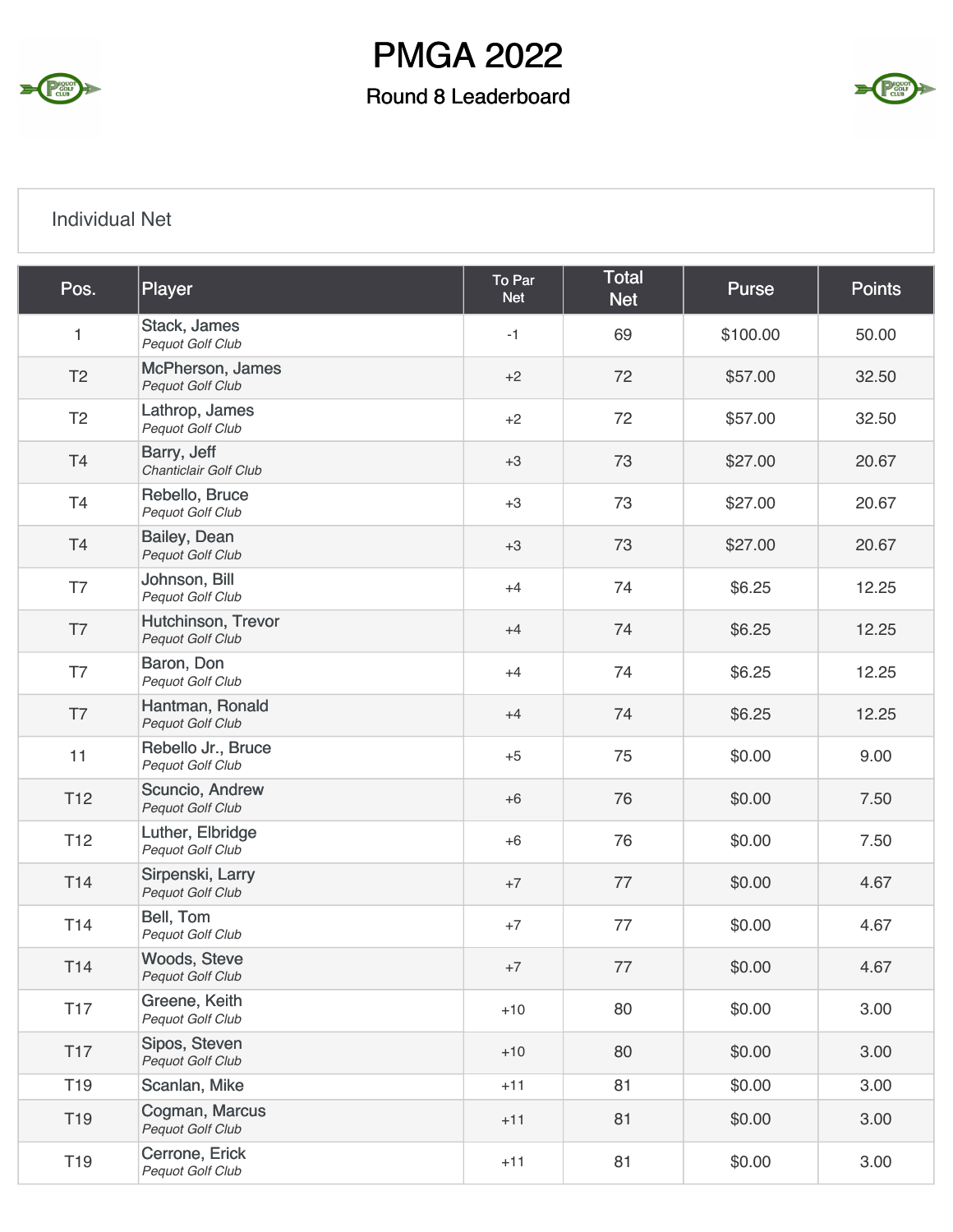

## Round 8 Leaderboard



| 22              | Dias, Don<br>Pequot Golf Club           | $+12$                        | 82           | \$0.00 | 3.00 |
|-----------------|-----------------------------------------|------------------------------|--------------|--------|------|
| 23              | Kelly, Justin                           | $+13$                        | 83           | \$0.00 | 3.00 |
| 24              | Arruda, Mark<br>Pequot Golf Club        | $+14$                        | 84           | \$0.00 | 3.00 |
| 25              | McArthur, Hamish<br>Pequot Golf Club    | $+15$                        | 85           | \$0.00 | 3.00 |
| T <sub>26</sub> | Calabrese, Joshua<br>Pequot Golf Club   | $+16$                        | 86           | \$0.00 | 3.00 |
| T <sub>26</sub> | Smyth, Paul<br>Pequot Golf Club         | $+16$                        | 86           | \$0.00 | 3.00 |
| 28              | Wisniewski, Stephen<br>Pequot Golf Club | $+17$                        | 87           | \$0.00 | 3.00 |
| 29              | Smyth, Pete<br>Pequot Golf Club         | $+20$                        | 90           | \$0.00 | 3.00 |
| 30              | Savage, JJ                              | $+22$                        | 92           | \$0.00 | 3.00 |
| 31              | Longhenry, Andrew<br>Pequot Golf Club   | $+29$                        | 99           | \$0.00 | 3.00 |
| <b>O</b> DNF    | Hill, Chase                             | $\qquad \qquad \blacksquare$ | <b>O</b> DNF | \$0.00 | 0.00 |

Total Purse Allocated: \$320.00

| Total Points Allocated: 309.00 |  |
|--------------------------------|--|
|--------------------------------|--|

| <b>Strokes</b>             |                        |                |                              |                |                              |                |                              |                              |                          |     |                |                |                |                              |                              |                              |                              |                          |                |     |                  |    |
|----------------------------|------------------------|----------------|------------------------------|----------------|------------------------------|----------------|------------------------------|------------------------------|--------------------------|-----|----------------|----------------|----------------|------------------------------|------------------------------|------------------------------|------------------------------|--------------------------|----------------|-----|------------------|----|
|                            | 1                      | $\overline{2}$ | 3                            | 4              | 5                            | 6              | 7                            | 8                            | 9                        | Out | 10             | 11             | 12             | 13                           | 14                           | 15                           | 16                           | 17                       | 18             | In. | <b>Total Net</b> |    |
| Stack, James (3)           | $\circled{3}$          | $\overline{5}$ | $\overline{5}$               | (3)            | 4                            | 3              | 5                            | $\circledS$                  | $\overline{\mathcal{Z}}$ | 33  | 6              | $\overline{5}$ | 3              | 5                            | ි                            | 4                            | $\circled{3}$                | $\overline{5}$           | 5              | 39  | 72               | 69 |
| McPherson, James<br>(14)   | 5                      | $\boxed{4}$    | 5                            | $\overline{5}$ | 5                            | $\overline{4}$ | $\left( \overline{4}\right)$ | $\overline{6}$               | 4                        | 42  | 4              | 5              | $\overline{4}$ | $\overline{7}$               | 5                            | $\left( \overline{4}\right)$ | 5                            | 4                        | 6              | 44  | 86               | 72 |
| Lathrop, James (1)         | $\overline{5}$         | $\overline{5}$ | 4                            | $\circled{3}$  | 4                            | 3              | $\boxed{4}$                  | $\overline{4}$               | $\overline{4}$           | 36  | 4              | (3)            | 3              | 5                            | $\overline{4}$               | $\overline{5}$               | $\overline{5}$               | 3                        | 5              | 37  | 73               | 72 |
| Barry, Jeff (9)            | 5                      | 3)             | 5                            | $\overline{6}$ | 4                            | $\overline{5}$ | $\left( \overline{4}\right)$ | $\left( \overline{4}\right)$ | $\circled{3}$            | 39  | $\overline{5}$ | ③              | 3              | 5                            | 5                            | $\overline{5}$               | $\overline{8}$               | $\overline{4}$           | 5              | 43  | 82               | 73 |
| Rebello, Bruce (6)         | 4                      | 4              | $\left( \overline{4}\right)$ | 3              | 4                            | $\overline{4}$ | 5                            | 5                            | $\overline{4}$           | 37  | $\overline{5}$ | $\mathcal{F}$  | 3              | 6                            | $\left( \overline{4}\right)$ | 4                            | 6                            | $\overline{4}$           | 6              | 42  | 79               | 73 |
| Bailey, Dean (15)          | 5                      | 5              | $\left( \overline{4}\right)$ | 5              | $\sqrt{7}$                   | 3              | $\overline{7}$               | 5                            | $\widehat{\mathbb{Z}}$   | 43  | 4              | 6              | (2)            | 6                            | 5                            | 5                            | $\overline{6}$               | 4                        | $\overline{7}$ | 45  | 88               | 73 |
| Johnson, Bill (15)         | $\overline{6}$         | $\mathcal{F}$  | $\left( \overline{4}\right)$ | 5              | 5                            | $\overline{4}$ | $\overline{6}$               | 5                            | $\overline{5}$           | 44  | $\overline{4}$ | 6              | $\boxed{4}$    | 6                            | 5                            | 5                            | $\left( \overline{4}\right)$ | $\overline{5}$           | 6              | 45  | 89               | 74 |
| Hutchinson, Trevor<br>(4)  | $\overline{4}$         | $\circled{3}$  | $\overline{5}$               | 4              | $\overline{4}$               | $\overline{4}$ | $\overline{7}$               | 5                            | 3                        | 39  | $\overline{4}$ | $\overline{5}$ | 3              | $\left( \overline{4}\right)$ | $\boxed{4}$                  | $\overline{4}$               | 5                            | $\overline{4}$           | $\boxed{6}$    | 39  | 78               | 74 |
| Baron, Don (10)            | $\overline{\bigoplus}$ | $\overline{5}$ | 5                            | $\overline{5}$ | 4                            | $\overline{4}$ | 6                            | $\overline{6}$               | $\circled{3}$            | 42  | $\overline{5}$ | Ð              | $\overline{4}$ | $\circled{5}$                | $\boxed{4}$                  | $\overline{5}$               | 6                            | $\overline{\mathcal{Z}}$ | $\sqrt{7}$     | 42  | 84               | 74 |
| Hantman, Ronald<br>(11)    | $\circledast$          | $\overline{5}$ | 5                            | $\overline{4}$ | 5                            | 3              | 6                            | 5                            | 4                        | 41  | 4              | 6              | $\boxed{4}$    | 6                            | 5                            | $\overline{4}$               | 6                            | 3                        | 6              | 44  | 85               | 74 |
| Rebello Jr., Bruce<br>(13) | $\overline{6}$         | 5              | 5                            | $\overline{5}$ | 5                            | 3              | ි                            | 5                            | $\circled{3}$            | 40  | 4              | $\boxed{8}$    | 3              | 6                            | $\boxed{4}$                  | 5                            | 6                            | $\overline{6}$           | 6              | 48  | 88               | 75 |
| Scuncio, Andrew (7)        | $\overline{5}$         | $\overline{4}$ | $\circledA$                  | 4              | 6                            | 3              | $\overline{6}$               | $\mathcal{F}$                | $\overline{4}$           | 40  | $\overline{5}$ | $\circled{4}$  | $\overline{4}$ | 5                            | 5                            | 6                            | 5                            | 3                        | $\boxed{6}$    | 43  | 83               | 76 |
| Luther, Elbridge (15)      | 5                      | 5              | 5                            | $\overline{4}$ |                              | $\overline{4}$ | $\overline{7}$               | 5                            | 4                        | 46  | $\overline{5}$ | 5              | $\overline{4}$ | $\mathcal{F}$                | 5                            | 5                            | 5                            | 4                        | $\overline{7}$ | 45  | 91               | 76 |
| Sirpenski, Larry (12)      | 5                      | $\overline{5}$ | $\left( \overline{4}\right)$ | 6              | $\left(4\right)$             | 6              | 5                            | 5                            | $\circled{3}$            | 43  | $\overline{4}$ | A)             | $\overline{4}$ | 6                            | 6                            | 8                            | 5                            | 3                        | 6              | 46  | 89               | 77 |
| Bell, Tom (12)             | $\mathcal{A}$          | 4              | $\left( \overline{4}\right)$ | $\overline{5}$ | $\left( \overline{4}\right)$ | 4              | 6                            | $\overline{6}$               | 4                        | 41  | 6              | $\mathcal{F}$  | $\overline{4}$ | $\overline{7}$               | 5                            | 5                            | 5                            | $\overline{7}$           | 5)             | 48  | 89               | 77 |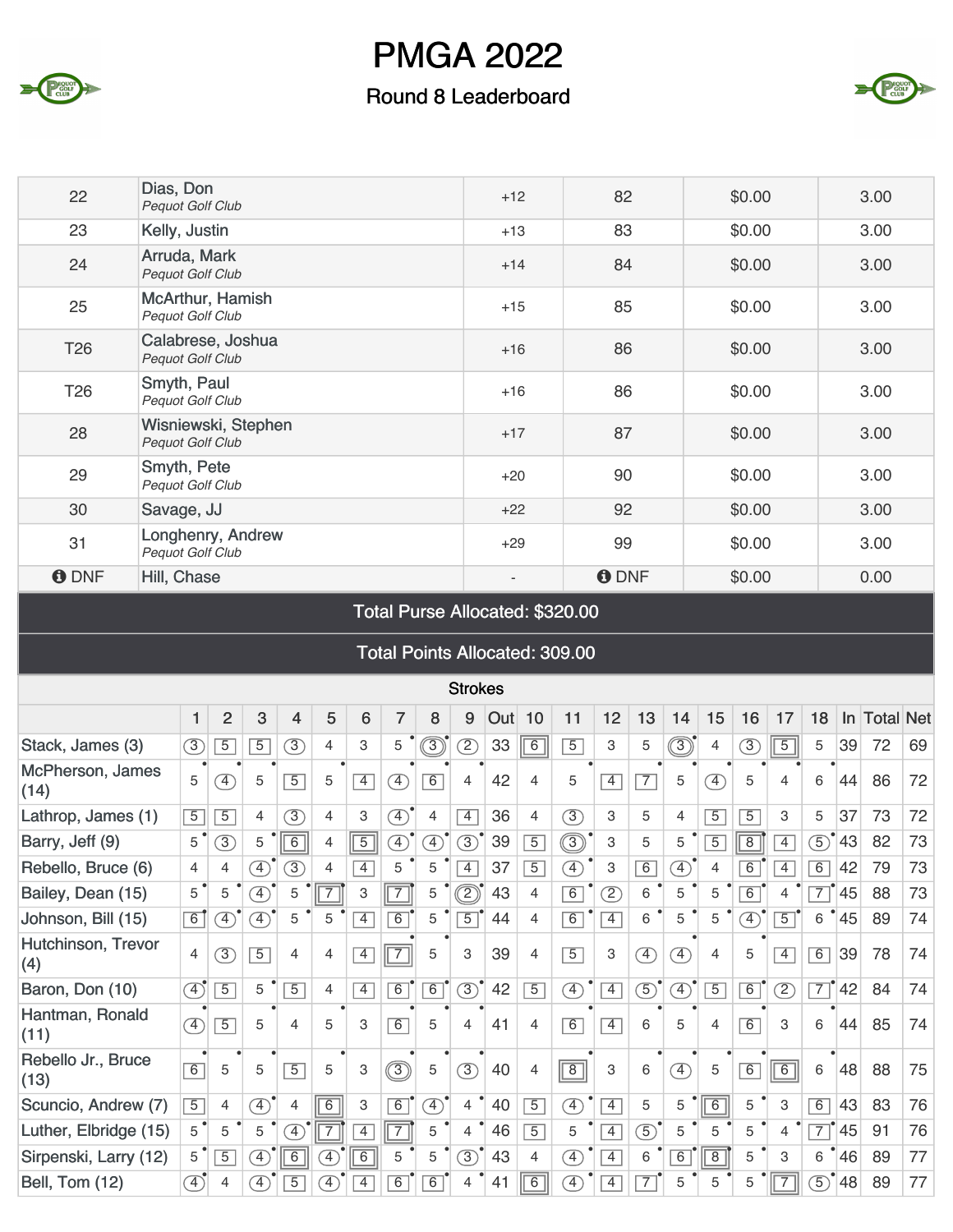

## Round 8 Leaderboard



| Woods, Steve (14)           | 5                            | 5                            | 5                            | 5              | 6                            | 4              | 6              | $\left(4\right)$ |                | 44 | 4              | 5               | 4              | 6              |                | 5              | 6              |                | 6                            | 47 | 91  | 77 |
|-----------------------------|------------------------------|------------------------------|------------------------------|----------------|------------------------------|----------------|----------------|------------------|----------------|----|----------------|-----------------|----------------|----------------|----------------|----------------|----------------|----------------|------------------------------|----|-----|----|
| Greene, Keith (14)          | 5                            | 5                            | 5                            | $\overline{8}$ | $\boxed{3}$                  | $\overline{5}$ | $\overline{6}$ | 5                | 4              | 46 | 6              | 5               | $\overline{4}$ | 6              |                | $\boxed{4}$    | 5              | 4              | $\overline{7}$               | 48 | 94  | 80 |
| Sipos, Steven (29)          | $\overline{6}$ <sup>**</sup> | 6                            | $\overline{5}$               | 9              | 6                            | 4              | $\overline{8}$ | $\overline{7}$   | $\overline{6}$ | 57 | $\overline{7}$ | 6               | 6              | $\boxed{6}$    |                | 5              | $\overline{5}$ | 3)             |                              | 52 | 109 | 80 |
| Scanlan, Mike (10)          | 5                            | $\overline{5}$               | 5                            | $\overline{5}$ | $\overline{5}$               | $\overline{4}$ | 5              | 5                | 4              | 43 | 4              | 5               | 4              | $\overline{8}$ | $\overline{6}$ | $\overline{5}$ | $\overline{6}$ | 3              | $\overline{7}$               | 48 | 91  | 81 |
| Cogman, Marcus<br>(13)      | F)                           | $\left( \frac{1}{2} \right)$ | 5                            | $\overline{5}$ | 5                            | $\overline{5}$ | $\overline{7}$ | $\overline{7}$   | 4              | 46 | 4              | $\boxed{7}$     | $\overline{4}$ | 6              | 5              | 5              | 5              | $\boxed{6}$    | 6                            | 48 | 94  | 81 |
| Cerrone, Erick (17)         | $\overline{6}$               | 5                            | $\overline{6}$               | 5              | 5                            | 4              | $\overline{6}$ | $\overline{7}$   | 4              | 48 | $\overline{7}$ | 6               | 3              | 6              | 5              | $\overline{6}$ | $\overline{7}$ | 3)             | $\overline{7}$               | 50 | 98  | 81 |
| Dias, Don (13)              | $\overline{6}$               | 5                            | $\left( \overline{4}\right)$ | 4              |                              | 3              | $\overline{7}$ | 5                | 4              | 45 | $\overline{7}$ | $\overline{6}$  | $\overline{4}$ | 6              | 5              | 5              | 5              | $\overline{4}$ | $\overline{8}$               | 50 | 95  | 82 |
| Kelly, Justin (18)          | $\left( 4\right)$            | $\overline{8}$               | $\left( \overline{4}\right)$ | $\boxed{4}$    | $\overline{9}$               | $\circled{3}$  | $\overline{9}$ | 5                | $\circled{3}$  | 49 | 5              | 5               | 4              | $\overline{8}$ | $\overline{6}$ |                | $\boxed{4}$    | $\overline{6}$ | $\overline{7}$               | 52 | 101 | 83 |
| Arruda, Mark (11)           | 5                            | 4                            | 5                            | $\overline{8}$ | 8                            | $\overline{4}$ | $\overline{7}$ | 5                | 6              | 52 | $\overline{5}$ | 5               | $\overline{4}$ | 5              | 5              | $\overline{4}$ | 6              | $\sqrt{5}$     | $\left( \overline{4}\right)$ | 43 | 95  | 84 |
| McArthur, Hamish<br>(12)    | 5                            | $\overline{5}$               | 5                            | 4              | $\overline{9}$               | $\overline{4}$ | 6              | 5                | $\overline{6}$ | 49 | $\overline{4}$ | 6               | $\overline{4}$ | 6              | 6              | $\overline{8}$ | 6              | 3              | (5)                          | 48 | 97  | 85 |
| Calabrese, Joshua<br>(20)   | $\boxed{4}$                  | ு                            | 5                            | $\overline{6}$ | 5                            | $\overline{4}$ | $\overline{5}$ | $\overline{8}$   | $\overline{7}$ | 47 | 5              | $\overline{10}$ | $\overline{8}$ | $\overline{7}$ | T)             | $\overline{7}$ | $\overline{8}$ | 4              | 6                            | 59 | 106 | 86 |
| Smyth, Paul (13)            | $\overline{5}$               | 6                            | 5                            | $\overline{6}$ | $\left( \overline{4}\right)$ | $\overline{4}$ | $\overline{9}$ | $\overline{6}$   | $\overline{5}$ | 50 | $\overline{5}$ | 5               | 3              | 6              | 6              |                | 7              | $\sqrt{5}$     | $\circled{5}$                | 49 | 99  | 86 |
| Wisniewski, Stephen<br>(12) | 5                            | $\overline{5}$               | 5                            | 6              | $\overline{7}$               | $\overline{4}$ | 5              | $\overline{7}$   | $\overline{5}$ | 49 | $\overline{5}$ | 5               | $\overline{5}$ | $\circ$        | $\boxed{7}$    | 5              | 5              | 6              | $\overline{7}$               | 50 | 99  | 87 |
| Smyth, Pete (10)            | 5                            | 4                            | 5                            | 4              | $\overline{8}$               | $\overline{6}$ | 5              | $\overline{9}$   | 4              | 50 | $\overline{5}$ | 5               | $\overline{4}$ | $\overline{7}$ | $\overline{6}$ | $\overline{5}$ | 6              | $\overline{6}$ | 6                            | 50 | 100 | 90 |
| Savage, JJ (17)             | Œ                            | 5                            | 7                            | 6              | $\overline{9}$               | 4              | 6              | 6                | $\overline{5}$ | 52 | 5              | $\overline{8}$  | $\overline{4}$ | 6              | 6              | 6              | $\overline{8}$ | 7              | 7                            | 57 | 109 | 92 |
| Longhenry, Andrew<br>(16)   | 5                            | $\mathcal{F}$                | 5                            | $\overline{8}$ | 6                            | $\overline{8}$ | $\overline{8}$ | 5                | $\overline{5}$ | 54 | 6              | $\boxed{7}$     | 3              | $\overline{8}$ | $\overline{8}$ | $\overline{7}$ | $\overline{9}$ | $\overline{4}$ | $\boxed{9}$                  | 61 | 115 | 99 |
| Hill, Chase (11)            | $\left( 4\right)$            | $\overline{6}$               | $\overline{6}$               | $\overline{6}$ |                              |                |                |                  |                | 22 |                |                 |                |                |                |                |                |                |                              | 0  | 22  | 20 |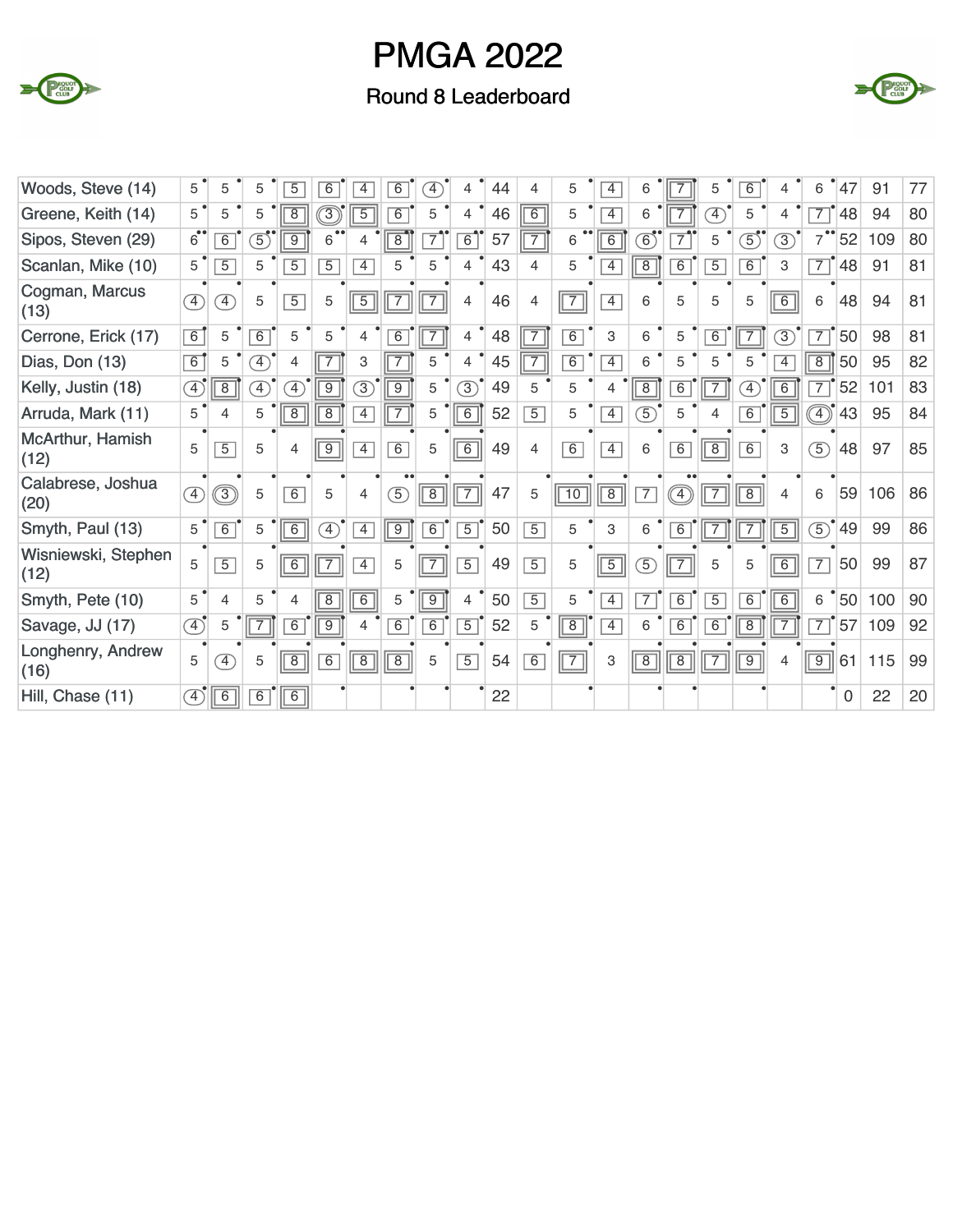

#### Round 8 Leaderboard



#### Gross Skins - Gross Skins

| Player                                        | <b>Skins</b> | <b>Purse</b> | <b>Details</b>                                       |
|-----------------------------------------------|--------------|--------------|------------------------------------------------------|
| Stack, James<br>Pequot Golf Club              | 4            | \$38.50      | Birdie on 1, Birdie on 8, Birdie on 14, Birdie on 16 |
| Hutchinson, Trevor<br><b>Pequot Golf Club</b> |              | \$9.63       | Birdie on 13                                         |
| Arruda, Mark<br>Pequot Golf Club              |              | \$9.63       | Birdie on 18                                         |
| Baron, Don<br><b>Pequot Golf Club</b>         |              | \$9.63       | Birdie on 17                                         |
| <b>Bailey, Dean</b><br>Pequot Golf Club       |              | \$9.63       | Birdie on 12                                         |

Total Purse Allocated: \$77.02

| Hole               | Par            | Score          |   |                                                                                                                             |   |                    |              | Won            |                |            |                |                                          |                |            |                |                                              | <b>Tie</b>     |                |                  |                |             |                |                |  |  |  |
|--------------------|----------------|----------------|---|-----------------------------------------------------------------------------------------------------------------------------|---|--------------------|--------------|----------------|----------------|------------|----------------|------------------------------------------|----------------|------------|----------------|----------------------------------------------|----------------|----------------|------------------|----------------|-------------|----------------|----------------|--|--|--|
| $\mathbf{1}$       | $\overline{4}$ | 3              |   |                                                                                                                             |   |                    | Stack, James |                |                |            |                |                                          |                |            |                |                                              |                |                |                  |                |             |                |                |  |  |  |
| 2                  | $\overline{4}$ | 3              |   |                                                                                                                             |   |                    |              |                |                |            |                |                                          |                |            |                | Barry, Jeff and Hutchinson, Trevor           |                |                |                  |                |             |                |                |  |  |  |
| 3                  | $\overline{4}$ | 4              |   |                                                                                                                             |   |                    |              |                |                |            |                |                                          |                |            |                | Bailey, Dean, Bell, Tom and 5 other          |                |                |                  |                |             |                |                |  |  |  |
| 4                  | $\overline{4}$ | 3              |   |                                                                                                                             |   |                    |              |                |                |            |                |                                          |                |            |                | Lathrop, James, Rebello, Bruce and 1 other   |                |                |                  |                |             |                |                |  |  |  |
| 5                  | $\overline{4}$ | $\overline{4}$ |   |                                                                                                                             |   |                    |              |                |                |            |                |                                          |                |            |                | Baron, Don, Barry, Jeff and 7 other          |                |                |                  |                |             |                |                |  |  |  |
| 6                  | 3              | 3              |   |                                                                                                                             |   |                    |              |                |                |            |                |                                          |                |            |                | Bailey, Dean, Dias, Don and 3 other          |                |                |                  |                |             |                |                |  |  |  |
| 7                  | $\overline{4}$ | 4              |   |                                                                                                                             |   |                    |              |                |                |            |                |                                          |                |            |                | Barry, Jeff, Lathrop, James and 1 other      |                |                |                  |                |             |                |                |  |  |  |
| 8                  | $\overline{4}$ | 3              |   |                                                                                                                             |   |                    | Stack, James |                |                |            |                |                                          |                |            |                |                                              |                |                |                  |                |             |                |                |  |  |  |
| 9                  | 3              | 2              |   |                                                                                                                             |   |                    |              |                |                |            |                | Bailey, Dean and Stack, James            |                |            |                |                                              |                |                |                  |                |             |                |                |  |  |  |
| 10                 | $\overline{4}$ | 4              |   |                                                                                                                             |   |                    |              |                |                |            |                | Bailey, Dean, Cogman, Marcus and 4 other |                |            |                |                                              |                |                |                  |                |             |                |                |  |  |  |
| 11                 | $\overline{4}$ | 3              |   |                                                                                                                             |   |                    |              |                |                |            |                | Barry, Jeff and Lathrop, James           |                |            |                |                                              |                |                |                  |                |             |                |                |  |  |  |
| 12                 | 3              | $\sqrt{2}$     |   |                                                                                                                             |   |                    | Bailey, Dean |                |                |            |                |                                          |                |            |                |                                              |                |                |                  |                |             |                |                |  |  |  |
| 13                 | 5              | 4              |   |                                                                                                                             |   | Hutchinson, Trevor |              |                |                |            |                |                                          |                |            |                |                                              |                |                |                  |                |             |                |                |  |  |  |
| 14                 | $\overline{4}$ | 3              |   |                                                                                                                             |   |                    | Stack, James |                |                |            |                |                                          |                |            |                |                                              |                |                |                  |                |             |                |                |  |  |  |
| 15                 | $\overline{4}$ | $\overline{4}$ |   |                                                                                                                             |   |                    |              |                |                |            |                |                                          |                |            |                | Arruda, Mark, Hutchinson, Trevor and 3 other |                |                |                  |                |             |                |                |  |  |  |
| 16                 | $\overline{4}$ | 3              |   |                                                                                                                             |   |                    | Stack, James |                |                |            |                |                                          |                |            |                |                                              |                |                |                  |                |             |                |                |  |  |  |
| 17                 | 3              | $\overline{c}$ |   |                                                                                                                             |   |                    | Baron, Don   |                |                |            |                |                                          |                |            |                |                                              |                |                |                  |                |             |                |                |  |  |  |
| 18                 | 5              | $\overline{4}$ |   |                                                                                                                             |   |                    | Arruda, Mark |                |                |            |                |                                          |                |            |                |                                              |                |                |                  |                |             |                |                |  |  |  |
|                    |                |                | 1 | $\overline{2}$<br>$\mathbf{3}$<br>$\sqrt{5}$<br>$6\phantom{1}6$<br>$\overline{7}$<br>8<br>$\overline{4}$                    |   |                    |              |                |                |            |                | Out                                      | 10             | 11         | 12             | 13                                           | 14             | 15             | 16               | 17             | 18          | $\ln$          | <b>Total</b>   |  |  |  |
| Stack, James       |                |                | ⊘ | $\sqrt{3}$<br>5<br>$\sqrt{5}$<br>$\ensuremath{\mathsf{3}}$<br>$\overline{4}$<br>$\ensuremath{\mathsf{3}}$<br>$\overline{5}$ |   |                    |              |                |                |            |                | $\overline{2}$                           | $\,6$          | $\sqrt{5}$ | 3              | 5                                            | $\bigcirc$     | $\overline{4}$ | $\left(3\right)$ | 5              | 5           | $\overline{2}$ | $\overline{4}$ |  |  |  |
| Hutchinson, Trevor |                |                | 4 | 5<br>$\overline{7}$<br>5<br>3<br>$\overline{4}$<br>4<br>$\overline{4}$                                                      |   |                    |              |                |                |            |                | 0                                        | $\overline{4}$ | 5          | 3              | (4)                                          | $\overline{4}$ | 4              | 5                | $\overline{4}$ | 6           | 1              | 1              |  |  |  |
| Arruda, Mark       |                |                | 5 | 4                                                                                                                           | 5 | $\,$ 8 $\,$        | 8            | $\overline{4}$ | $\overline{7}$ | $\sqrt{5}$ | $6\phantom{a}$ | 0                                        | 5              | $\sqrt{5}$ | $\overline{4}$ | 5                                            | 5              | 4              | 6                | 5              | $4^{\circ}$ | 1              | 1              |  |  |  |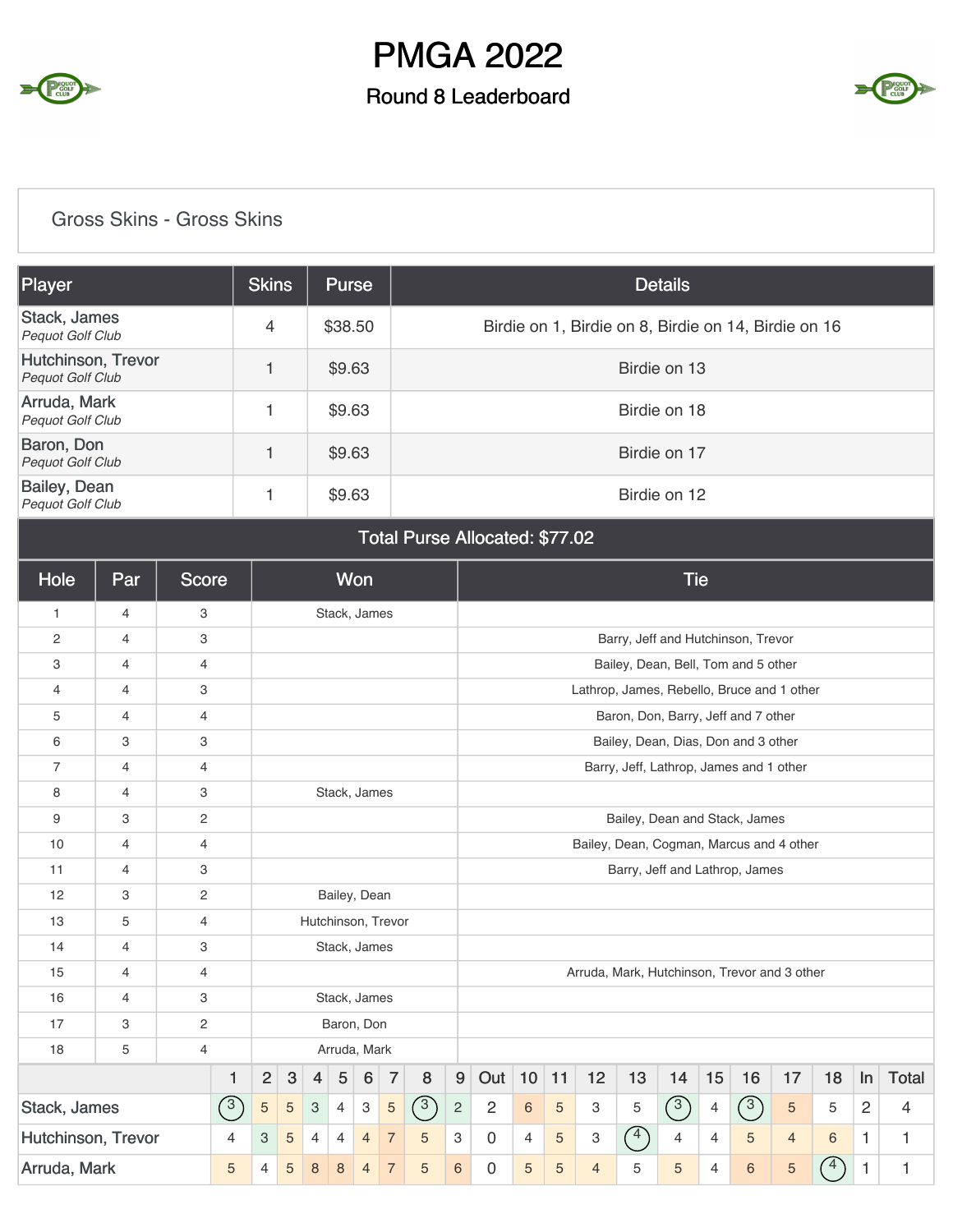

#### Round 8 Leaderboard

| Baron, Don        | 4 | 5 | 5              | 5 | $\overline{4}$  | $\overline{4}$ | $6\phantom{1}6$ | 6              | 3              | $\overline{0}$ | 5              | 4              | $\overline{4}$ | 5              | $\overline{4}$ | 5              | 6              | $\sqrt{2}$     | $\overline{7}$ |          |                |
|-------------------|---|---|----------------|---|-----------------|----------------|-----------------|----------------|----------------|----------------|----------------|----------------|----------------|----------------|----------------|----------------|----------------|----------------|----------------|----------|----------------|
| Bailey, Dean      | 5 | 5 | 4              | 5 | $\overline{7}$  | 3              | $\overline{7}$  | 5              | $\overline{c}$ | $\mathbf 0$    | 4              | 6              | $\mathcal{C}$  | $\sqrt{6}$     | 5              | 5              | 6              | $\overline{4}$ | $\overline{7}$ |          |                |
| Dias, Don         | 6 | 5 | 4              | 4 | $\overline{7}$  | 3              | $\overline{7}$  | 5              | $\overline{4}$ | $\mathbf 0$    | $\overline{7}$ | 6              | $\overline{4}$ | 6              | 5              | 5              | 5              | $\overline{4}$ | 8              | $\Omega$ | $\mathbf 0$    |
| McPherson, James  | 5 | 4 | 5              | 5 | 5               | $\overline{4}$ | $\overline{4}$  | 6              | $\overline{4}$ | $\Omega$       | 4              | 5              | $\overline{4}$ | $\overline{7}$ | 5              | 4              | 5              | $\overline{4}$ | 6              | 0        | $\mathbf 0$    |
| Sirpenski, Larry  | 5 | 5 | 4              | 6 | 4               | 6              | 5               | 5              | 3              | $\Omega$       | 4              | 4              | $\overline{4}$ | 6              | 6              | 8              | 5              | 3              | 6              | 0        | $\overline{0}$ |
| Barry, Jeff       | 5 | 3 | 5              | 6 | 4               | 5              | $\overline{4}$  | 4              | 3              | $\overline{0}$ | 5              | 3              | 3              | 5              | 5              | 5              | 8              | $\overline{4}$ | 5              | 0        | $\mathbf 0$    |
| Lathrop, James    | 5 | 5 | 4              | 3 | 4               | 3              | $\overline{4}$  | 4              | $\overline{4}$ | $\overline{0}$ | 4              | 3              | 3              | 5              | 4              | 5              | 5              | 3              | 5              | 0        | $\mathbf 0$    |
| Smyth, Pete       | 5 | 4 | 5              | 4 | 8               | 6              | 5               | 9              | $\overline{4}$ | $\overline{0}$ | 5              | 5              | $\overline{4}$ | $\overline{7}$ | 6              | 5              | 6              | 6              | 6              | 0        | $\mathbf 0$    |
| Bell, Tom         | 4 | 4 | $\overline{4}$ | 5 | $\overline{4}$  | $\overline{4}$ | 6               | 6              | $\overline{4}$ | $\overline{0}$ | 6              | 4              | $\overline{4}$ | $\overline{7}$ | 5              | 5              | 5              | $\overline{7}$ | 5              | 0        | $\overline{0}$ |
| Smyth, Paul       | 5 | 6 | 5              | 6 | $\overline{4}$  | $\overline{4}$ | 9               | 6              | 5              | $\overline{0}$ | 5              | 5              | 3              | 6              | 6              | $\overline{7}$ | $\overline{7}$ | 5              | 5              | 0        | $\mathbf 0$    |
| Rebello, Bruce    | 4 | 4 | 4              | 3 | $\overline{4}$  | $\overline{4}$ | 5               | 5              | $\overline{4}$ | $\overline{0}$ | 5              | 4              | 3              | 6              | 4              | $\overline{4}$ | 6              | $\overline{4}$ | 6              | 0        | $\overline{0}$ |
| Cogman, Marcus    | 4 | 4 | 5              | 5 | 5               | 5              | $\overline{7}$  | $\overline{7}$ | $\overline{4}$ | $\mathbf 0$    | 4              | $\overline{7}$ | $\overline{4}$ | 6              | 5              | 5              | 5              | 6              | $6\,$          | 0        | $\mathbf 0$    |
| Longhenry, Andrew | 5 | 4 | 5              | 8 | 6               | 8              | 8               | 5              | 5              | $\overline{0}$ | 6              | $\overline{7}$ | 3              | 8              | 8              | $\overline{7}$ | 9              | $\overline{4}$ | 9              | 0        | $\mathbf 0$    |
| Scuncio, Andrew   | 5 | 4 | 4              | 4 | $6\overline{6}$ | 3              | 6               | 4              | $\overline{4}$ | $\mathbf 0$    | 5              | 4              | $\overline{4}$ | 5              | 5              | 6              | 5              | 3              | $6\,$          | 0        | $\mathbf 0$    |

Bistarting Hole Start Hole Eagle or Better Eagle Birdie Par Bogey

Double Bogey or Worse Dbl. Bogey

CLUB COLLE

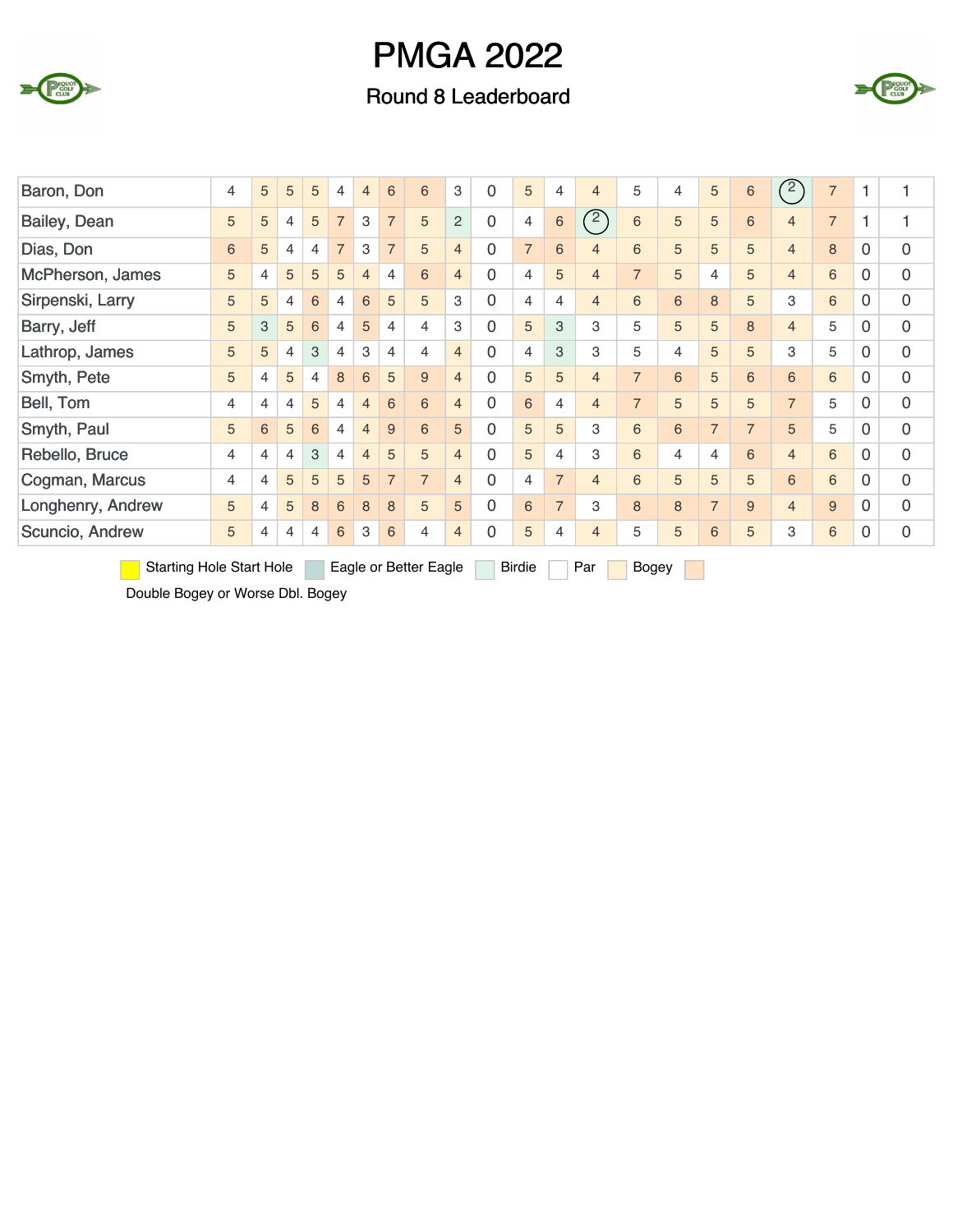

## Round 8 Leaderboard



#### Net Skins - Net Skins

| Player                                 | <b>Skins</b>   | Purse   | <b>Details</b>           |
|----------------------------------------|----------------|---------|--------------------------|
| Calabrese, Joshua<br>Pequot Golf Club  | $\overline{2}$ | \$25.11 | Eagle on 2, Eagle on 14  |
| Bailey, Dean<br>Pequot Golf Club       | $\overline{c}$ | \$25.11 | Eagle on 9, Birdie on 12 |
| Arruda, Mark<br>Pequot Golf Club       |                | \$12.56 | Eagle on 18              |
| Greene, Keith<br>Pequot Golf Club      |                | \$12.56 | Eagle on 5               |
| Kelly, Justin                          |                | \$12.56 | Birdie on 6              |
| Barry, Jeff<br>Chanticlair Golf Club   |                | \$12.56 | Eagle on 11              |
| Rebello Jr., Bruce<br>Pequot Golf Club |                | \$12.56 | Eagle on 7               |

Total Purse Allocated: \$113.02

| Hole                   | Par            | Score        |                |   |              |                | Won                |                |                |                                             |                |              |   |    |    | <b>Tie</b> |                                             |  |            |                |    |  |                |  |
|------------------------|----------------|--------------|----------------|---|--------------|----------------|--------------------|----------------|----------------|---------------------------------------------|----------------|--------------|---|----|----|------------|---------------------------------------------|--|------------|----------------|----|--|----------------|--|
| $\mathbf{1}$           | $\overline{4}$ | 3            |                |   |              |                |                    |                |                |                                             |                |              |   |    |    |            | Baron, Don, Bell, Tom and 5 other           |  |            |                |    |  |                |  |
| $\overline{c}$         | 4              | 2            |                |   |              |                | Calabrese, Joshua  |                |                |                                             |                |              |   |    |    |            |                                             |  |            |                |    |  |                |  |
| 3                      | 4              | 3            |                |   |              |                |                    |                |                |                                             |                |              |   |    |    |            | Bailey, Dean, Bell, Tom and 6 other         |  |            |                |    |  |                |  |
| $\overline{4}$         | $\overline{4}$ | 3            |                |   |              |                |                    |                |                |                                             |                |              |   |    |    |            | Kelly, Justin, Luther, Elbridge and 1 other |  |            |                |    |  |                |  |
| 5                      | 4              | $\mathbf{2}$ |                |   |              |                | Greene, Keith      |                |                |                                             |                |              |   |    |    |            |                                             |  |            |                |    |  |                |  |
| 6                      | 3              | $\mathbf{2}$ |                |   |              |                | Kelly, Justin      |                |                |                                             |                |              |   |    |    |            |                                             |  |            |                |    |  |                |  |
| $\overline{7}$         | 4              | $\mathbf{2}$ |                |   |              |                | Rebello Jr., Bruce |                |                |                                             |                |              |   |    |    |            |                                             |  |            |                |    |  |                |  |
| 8                      | 4              | 3            |                |   |              |                |                    |                |                | Barry, Jeff and Scuncio, Andrew             |                |              |   |    |    |            |                                             |  |            |                |    |  |                |  |
| 9                      | З              | $\mathbf{1}$ |                |   |              |                | Bailey, Dean       |                |                |                                             |                |              |   |    |    |            |                                             |  |            |                |    |  |                |  |
| 10                     | 4              | 4            |                |   |              |                |                    |                |                | Bailey, Dean, Calabrese, Joshua and 8 other |                |              |   |    |    |            |                                             |  |            |                |    |  |                |  |
| 11                     | 4              | $\mathbf 2$  |                |   |              |                | Barry, Jeff        |                |                |                                             |                |              |   |    |    |            |                                             |  |            |                |    |  |                |  |
| 12                     | 3              | $\mathbf{2}$ |                |   |              |                | Bailey, Dean       |                |                |                                             |                |              |   |    |    |            |                                             |  |            |                |    |  |                |  |
| 13                     | 5              | 4            |                |   |              |                |                    |                |                |                                             |                |              |   |    |    |            | Arruda, Mark, Baron, Don and 3 other        |  |            |                |    |  |                |  |
| 14                     | 4              | $\mathbf{2}$ |                |   |              |                | Calabrese, Joshua  |                |                |                                             |                |              |   |    |    |            |                                             |  |            |                |    |  |                |  |
| 15                     | 4              | 3            |                |   |              |                |                    |                |                |                                             |                |              |   |    |    |            | Greene, Keith and McPherson, James          |  |            |                |    |  |                |  |
| 16                     | $\overline{4}$ | 3            |                |   |              |                |                    |                |                | Johnson, Bill and Kelly, Justin             |                |              |   |    |    |            |                                             |  |            |                |    |  |                |  |
| 17                     | 3              | $\mathbf{2}$ |                |   |              |                |                    |                |                | Baron, Don and Cerrone, Erick               |                |              |   |    |    |            |                                             |  |            |                |    |  |                |  |
| 18                     | 5              | 3            |                |   |              |                | Arruda, Mark       |                |                |                                             |                |              |   |    |    |            |                                             |  |            |                |    |  |                |  |
|                        |                |              | 1              | 2 | $\mathbf{3}$ | $\overline{4}$ | 5                  | $6\phantom{1}$ | $\overline{7}$ | 8                                           | 9              | Out 10 11    |   |    | 12 | 13         | 14                                          |  | $15$ 16 17 |                | 18 |  | In Total       |  |
| Calabrese, Joshua (20) |                |              | $\overline{4}$ | 3 | 5            | 6              | 5                  | 4              | 5              | 8                                           | $\overline{7}$ | $\mathbf{1}$ | 5 | 10 | 8  |            |                                             |  |            | $\overline{4}$ | 6  |  | $\overline{2}$ |  |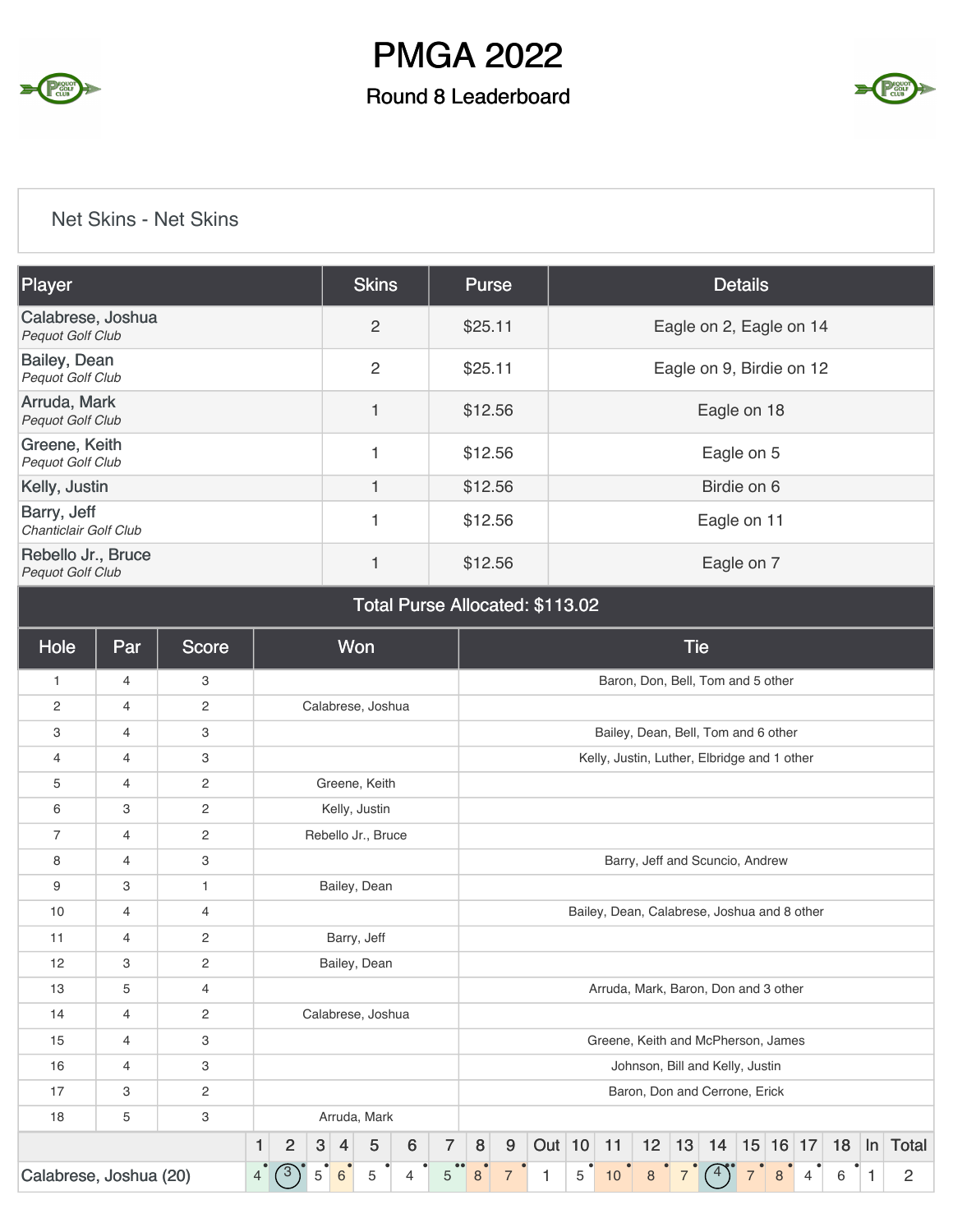

## Round 8 Leaderboard



| Bailey, Dean (15)                                                                         | 5              | 5              | $\overline{4}$ | 5                | $\overline{7}$           | 3                       | $\overline{7}$ | 5              | $\binom{2}{ }$            | 1              | $\overline{4}$ | 6              | $\overline{c}$ | 6              | 5              | 5              | 6              | 4                         | $\overline{7}$ | 1              | 2           |
|-------------------------------------------------------------------------------------------|----------------|----------------|----------------|------------------|--------------------------|-------------------------|----------------|----------------|---------------------------|----------------|----------------|----------------|----------------|----------------|----------------|----------------|----------------|---------------------------|----------------|----------------|-------------|
| Arruda, Mark (11)                                                                         | 5              | 4              | 5              | 8                | 8                        | $\overline{4}$          | $\overline{7}$ | 5              | 6                         | $\overline{0}$ | 5              | 5              | $\overline{4}$ | 5              | 5              | 4              | 6              | 5                         | $\sqrt{4}$     | 1              | 1           |
| Greene, Keith (14)                                                                        | 5              | 5              | 5              | $\boldsymbol{8}$ | $\sqrt{3}$               | 5                       | 6              | 5              | $\overline{4}$            | 1              | $6\phantom{1}$ | 5              | $\overline{4}$ | 6              | $\overline{7}$ | $\overline{4}$ | 5              | $\overline{4}$            | $\overline{7}$ | $\overline{0}$ | 1           |
| Kelly, Justin (18)                                                                        | $\overline{4}$ | 8              |                | 4                | 9                        | $\widehat{\mathcal{E}}$ | 9              | 5              | 3                         | 1              | 5              | 5              | 4              | 8              | 6              |                | $\overline{4}$ | 6                         | $\overline{7}$ | $\Omega$       | 1           |
| Barry, Jeff (9)                                                                           | 5              | 3              | 5              | 6                | 4                        | 5                       | 4              | $\overline{4}$ | 3                         | $\mathbf 0$    | 5              | $\sqrt{3}$     | 3              | 5              | 5              | 5              | 8              | $\overline{4}$            | 5              | 1              | 1           |
| Rebello Jr., Bruce (13)                                                                   | $\,$ 6 $\,$    | 5              | 5              | 5                | 5                        | 3                       | $\sqrt{3}$     | $\mathbf 5$    | $\ensuremath{\mathsf{3}}$ | 1              | $\overline{4}$ | 8              | 3              | 6              | $\overline{4}$ | 5              | 6              | 6                         | 6              | 0              | 1           |
| Johnson, Bill (15)                                                                        | $6\phantom{1}$ | $\overline{4}$ | $\overline{4}$ | 5                | 5                        | $\overline{4}$          | 6              | 5              | 5                         | $\overline{0}$ | $\overline{4}$ | $6\phantom{1}$ | $\overline{4}$ | 6              | 5              | 5              | $\overline{4}$ | 5                         | 6              | 0              | $\Omega$    |
| Hutchinson, Trevor (4)                                                                    | $\overline{4}$ | 3              | 5              | $\overline{4}$   | 4                        | $\overline{4}$          | $\overline{7}$ | 5              | 3                         | $\Omega$       | $\overline{4}$ | 5              | 3              | $\overline{4}$ | $\overline{4}$ | 4              | 5              | $\overline{4}$            | 6              | $\Omega$       | $\Omega$    |
| Dias, Don (13)                                                                            | 6              | 5              | $\overline{4}$ | $\overline{4}$   | $\overline{7}$           | 3                       | $\overline{7}$ | 5              | $\overline{4}$            | $\overline{0}$ | $\overline{7}$ | 6              | $\overline{4}$ | 6              | 5              | 5              | 5              | $\overline{4}$            | 8              | 0              | $\Omega$    |
| McPherson, James (14)                                                                     | 5              | $\overline{4}$ | 5              | 5                | 5                        | $\overline{4}$          | $\overline{4}$ | 6              | $\overline{4}$            | $\overline{0}$ | $\overline{4}$ | 5              | $\overline{4}$ | $\overline{7}$ | 5              | $\overline{4}$ | 5              | $\overline{\mathcal{L}}$  | 6              | $\mathbf 0$    | $\mathbf 0$ |
| Wisniewski, Stephen (12)                                                                  | 5              | 5              | 5              | 6                | $\overline{7}$           | $\overline{4}$          | 5              | 7              | 5                         | $\Omega$       | 5              | 5              | 5              | 5              | $\overline{7}$ | 5              | 5              | 6                         | $\overline{7}$ | $\Omega$       | $\Omega$    |
| Sirpenski, Larry (12)                                                                     | 5              | 5              | $\overline{4}$ | 6                | $\overline{4}$           | 6                       | 5              | 5              | 3                         | $\Omega$       | $\overline{4}$ | 4              | $\overline{4}$ | 6              | 6              | 8              | 5              | 3                         | 6              | 0              | $\Omega$    |
| Baron, Don (10)                                                                           | $\overline{4}$ | 5              | 5              | 5                | 4                        | $\overline{4}$          | 6              | $6\phantom{1}$ | 3                         | $\overline{0}$ | 5              | $\overline{4}$ | $\overline{4}$ | 5              | $\overline{4}$ | 5              | 6              | $\overline{c}$            | $\overline{7}$ | $\mathbf 0$    | $\mathbf 0$ |
| Savage, JJ (17)                                                                           | $\overline{4}$ | 5              | $\overline{7}$ | $6\phantom{1}6$  | 9                        | 4                       | 6              | 6              | 5                         | $\overline{0}$ | 5              | 8              | $\overline{4}$ | 6              | 6              | 6              | $\,8\,$        | $\overline{7}$            | $\overline{7}$ | $\mathbf 0$    | $\mathbf 0$ |
| Hill, Chase (11)                                                                          | $\overline{4}$ | 6              | 6              | $6\phantom{1}6$  |                          |                         |                |                |                           | $\overline{0}$ |                |                |                |                |                |                |                |                           |                | 0              | $\mathbf 0$ |
| Smyth, Pete (10)                                                                          | 5              | 4              | 5              | $\overline{4}$   | 8                        | 6                       | 5              | 9              | 4                         | $\overline{0}$ | 5              | 5              | $\overline{4}$ | $\overline{7}$ | 6              | 5              | 6              | 6                         | 6              | $\Omega$       | $\Omega$    |
| Bell, Tom (12)                                                                            | $\overline{4}$ | $\overline{4}$ | $\overline{4}$ | 5                | 4                        | $\overline{4}$          | 6              | 6              | $\overline{4}$            | $\overline{0}$ | $\,6$          | $\overline{4}$ | $\overline{4}$ | $\overline{7}$ | 5              | 5              | 5              | $\overline{7}$            | 5              | $\mathbf 0$    | $\Omega$    |
| Smyth, Paul (13)                                                                          | 5              | 6              | 5              | $6\phantom{1}6$  | $\overline{\mathcal{L}}$ | $\overline{4}$          | 9              | 6              | 5                         | $\overline{0}$ | 5              | 5              | 3              | 6              | 6              | $\overline{7}$ | $\overline{7}$ | 5                         | 5              | $\Omega$       | $\Omega$    |
| Rebello, Bruce (6)                                                                        | 4              | 4              | $\overline{4}$ | 3                | 4                        | $\overline{4}$          | 5              | 5              | $\overline{4}$            | $\Omega$       | 5              | $\overline{4}$ | 3              | 6              | $\overline{4}$ | 4              | 6              | $\overline{4}$            | 6              | 0              | $\Omega$    |
| Cogman, Marcus (13)                                                                       | $\overline{4}$ | $\overline{4}$ | 5              | 5                | 5                        | 5                       | $\overline{7}$ | $\overline{7}$ | $\overline{4}$            | $\overline{0}$ | $\overline{4}$ | $\overline{7}$ | $\overline{4}$ | 6              | 5              | 5              | 5              | 6                         | 6              | 0              | 0           |
| Cerrone, Erick (17)                                                                       | 6              | 5              | 6              | $\sqrt{5}$       | 5                        | 4                       | 6              |                | $\overline{4}$            | $\overline{0}$ | 7 <sup>°</sup> | $6\phantom{1}$ | 3              | 6              | 5              | 6              | $\overline{7}$ | $\ensuremath{\mathsf{3}}$ | $\overline{7}$ | $\mathbf 0$    | $\mathbf 0$ |
| Longhenry, Andrew (16)                                                                    | 5              | $\overline{4}$ | 5              | 8                | 6                        | 8                       | 8              | 5              | 5                         | $\overline{0}$ | 6              | $\overline{7}$ | 3              | 8              | 8              |                | 9              | $\overline{4}$            | 9              | 0              | $\mathbf 0$ |
| Scuncio, Andrew (7)                                                                       | 5              | 4              | $\overline{4}$ | $\overline{4}$   | 6                        | 3                       | 6              | $\overline{4}$ | 4                         | $\overline{0}$ | 5              | $\overline{4}$ | $\overline{4}$ | 5              | 5              | 6              | 5              | 3                         | 6              | 0              | $\Omega$    |
| Luther, Elbridge (15)                                                                     | 5 <sup>′</sup> | 5              | 5              |                  |                          | $\overline{4}$          | $\overline{7}$ | 5              | $\overline{4}$            | $\mathbf 0$    | 5              | 5              | $\overline{4}$ | 5              | 5              | 5              | 5              | 4                         | $\overline{7}$ | 0              | $\mathbf 0$ |
| <b>Starting Hole Start Hole</b><br>Par<br>Eagle or Better Eagle<br><b>Birdie</b><br>Bogey |                |                |                |                  |                          |                         |                |                |                           |                |                |                |                |                |                |                |                |                           |                |                |             |

Double Bogey or Worse Dbl. Bogey